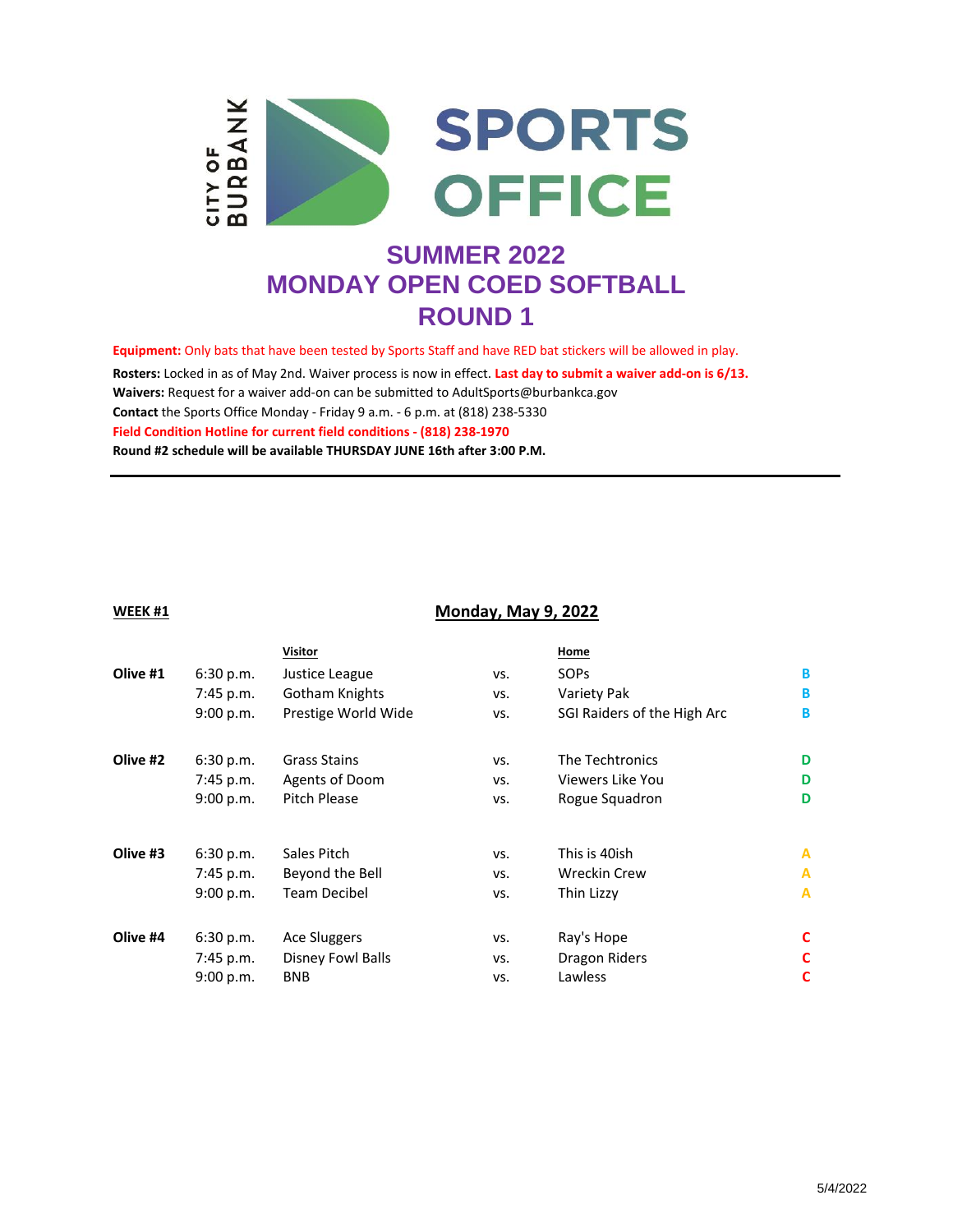## **WEEK #2**

# **Monday, May 16, 2022**

### **Visitor Constitution Constitution Constitution Constitution Constitution Constitution Constitution Constitution**

| Olive #1 | 6:30 p.m.   | <b>BNB</b>          | VS. | Disney Fowl Balls           | C            |
|----------|-------------|---------------------|-----|-----------------------------|--------------|
|          | $7:45$ p.m. | Lawless             | VS. | Ace Sluggers                | C            |
|          | 9:00 p.m.   | <b>Wreckin Crew</b> | VS. | Thin Lizzy                  | $\mathbf{A}$ |
| Olive #2 | 6:30 p.m.   | Ray's Hope          | VS. | Dragon Riders               | C            |
|          | 7:45 p.m.   | Justice League      | VS. | Prestige World Wide         | B            |
|          | 9:00 p.m.   | Sales Pitch         | VS. | <b>Team Decibel</b>         | $\mathbf{A}$ |
| Olive #3 | 6:30 p.m.   | The Techtronics     | VS. | Agents of Doom              | D            |
|          | 7:45 p.m.   | Variety Pak         | VS. | SGI Raiders of the High Arc | B            |
|          | 9:00 p.m.   | <b>SOPS</b>         | VS. | Gotham Knights              | B            |
| Olive #4 | 6:30 p.m.   | <b>Grass Stains</b> | VS. | <b>Pitch Please</b>         | D            |
|          | 7:45 p.m.   | Viewers Like You    | VS. | Rogue Squadron              | D            |
|          | 9:00 p.m.   | This is 40ish       | VS. | Beyond the Bell             | A            |
|          |             |                     |     |                             |              |

### **WEEK #3**

# **Monday, May 23, 2022**

|          |             | <b>Visitor</b>      |     | Home                        |   |
|----------|-------------|---------------------|-----|-----------------------------|---|
| Olive #1 | 6:30 p.m.   | Beyond the Bell     | VS. | Thin Lizzy                  | A |
|          | 7:45 p.m.   | <b>Wreckin Crew</b> | VS. | Sales Pitch                 | A |
|          | 9:00 p.m.   | The Techtronics     | VS. | Pitch Please                | D |
| Olive #2 | 6:30 p.m.   | <b>Ace Sluggers</b> | VS. | Dragon Riders               | C |
|          | $7:45$ p.m. | Lawless             | VS. | Disney Fowl Balls           | C |
|          | 9:00 p.m.   | Ray's Hope          | VS. | <b>BNB</b>                  | C |
| Olive #3 | 6:30 p.m.   | Variety Pak         | VS. | Justice League              | В |
|          | 7:45 p.m.   | <b>SOPS</b>         | VS. | Prestige World Wide         | B |
|          | 9:00 p.m.   | Gotham Knights      | VS. | SGI Raiders of the High Arc | B |
| Olive #4 | 6:30 p.m.   | Viewers Like You    | VS. | <b>Grass Stains</b>         | D |
|          | 7:45 p.m.   | This is 40ish       | VS. | <b>Team Decibel</b>         | A |
|          | 9:00 p.m.   | Agents of Doom      | VS. | Rogue Squadron              | D |
|          |             |                     |     |                             |   |

**Monday, May 30, 2022 No Games - Memorial Day**